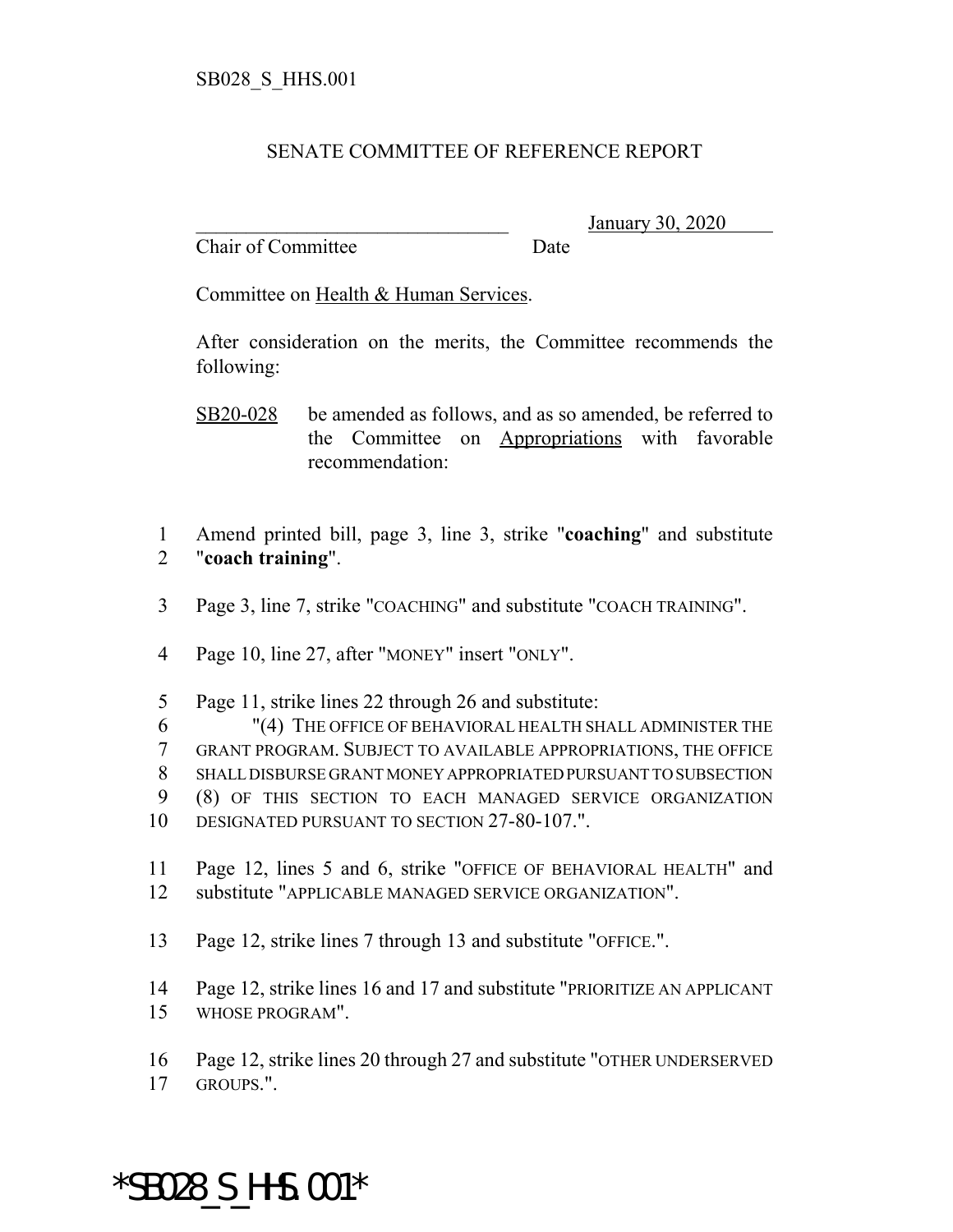Page 13, strike lines 1 through 5.

 Page 13, strike lines 7 and 8 and substitute "DECEMBER 1 EACH YEAR THEREAFTER, EACH MANAGED SERVICE ORGANIZATION THAT AWARDS GRANTS".

- Page 13, line 12, before "ORGANIZATION;" insert "RECOVERY COMMUNITY".
- Page 13, line 15, after "PROJECTS" insert "A RECOVERY COMMUNITY ORGANIZATION HAS".
- Page 13, strike lines 16 through 18 and substitute "COMMUNITY ORGANIZATIONS ACROSS THE STATE; AND".
- Page 13, line 19, strike "(V)" and substitute "(IV)".

Page 14, after line 11 insert:

 "**SECTION 13.** In Colorado Revised Statutes, **add** 27-81-119 as follows:

 **27-81-119. Recovery support services grant program - creation - eligibility - reporting requirements - definitions - rules - appropriation.** (1) As USED IN THIS SECTION, UNLESS THE CONTEXT OTHERWISE REQUIRES:

 (a) "GRANT PROGRAM" MEANS THE RECOVERY SUPPORT SERVICES GRANT PROGRAM CREATED IN THIS SECTION.

 (b) "RECOVERY COMMUNITY ORGANIZATION" MEANS AN INDEPENDENT, NONPROFIT ORGANIZATION LED AND GOVERNED BY REPRESENTATIVES OF LOCAL COMMUNITIES OF RECOVERY THAT ORGANIZE RECOVERY-FOCUSED POLICY ADVOCACY ACTIVITIES, CARRY OUT RECOVERY-FOCUSED COMMUNITY EDUCATION AND OUTREACH PROGRAMS, OR PROVIDE PEER-RUN RECOVERY SUPPORT SERVICES.

27 (2) THERE IS HEREBY CREATED IN THE OFFICE OF BEHAVIORAL HEALTH IN THE DEPARTMENT OF HUMAN SERVICES THE RECOVERY SUPPORT SERVICES GRANT PROGRAM TO PROVIDE GRANTS TO RECOVERY COMMUNITY ORGANIZATIONS FOR THE PURPOSE OF PROVIDING RECOVERY-ORIENTED SERVICES TO INDIVIDUALS WITH A SUBSTANCE USE AND CO-OCCURRING MENTAL HEALTH DISORDER.

 (3) A RECOVERY COMMUNITY ORGANIZATION THAT RECEIVES A GRANT FROM THE GRANT PROGRAM MAY USE THE MONEY ONLY TO:

 $*$ SB028 S HHS.001 $*$  -2-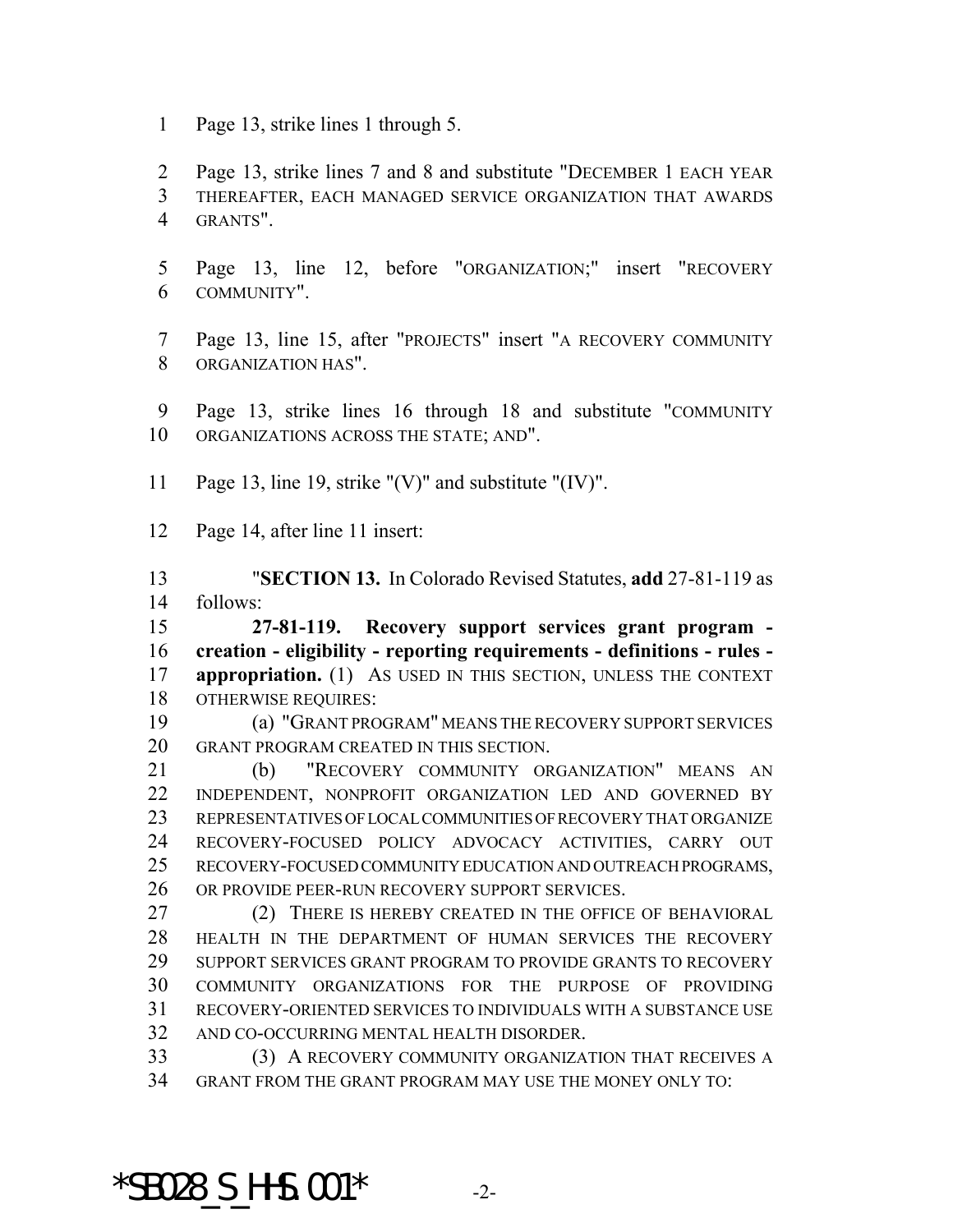(a) OFFER OPPORTUNITIES FOR INDIVIDUALS IN RECOVERY TO ENGAGE IN ACTIVITIES FOCUSED ON MENTAL OR PHYSICAL WELLNESS OR COMMUNITY SERVICE;

 (b) PROVIDE GUIDANCE TO INDIVIDUALS WITH A SUBSTANCE USE AND CO-OCCURRING MENTAL HEALTH DISORDER AND THEIR FAMILY MEMBERS ON NAVIGATING TREATMENT, SOCIAL SERVICES, AND RECOVERY SUPPORT SYSTEMS;

 (c) HELP INDIVIDUALS WITH A SUBSTANCE USE AND CO-OCCURRING MENTAL HEALTH DISORDER TO CONNECT WITH RESOURCES NEEDED TO INITIATE AND MAINTAIN RECOVERY AS OUTLINED BY THE FEDERAL SUBSTANCE ABUSE AND MENTAL HEALTH SERVICES ADMINISTRATION'S FOUR DIMENSIONS OF RECOVERY: HEALTH, HOME, COMMUNITY, AND PURPOSE;

 (d) ASSIST IN ESTABLISHING AND SUSTAINING A SOCIAL AND PHYSICAL ENVIRONMENT SUPPORTIVE OF RECOVERY;

 (e) PROVIDE LOCAL AND STATE RECOVERY RESOURCES TO RECOVERY COMMUNITY ORGANIZATION PARTICIPANTS AND COMMUNITY MEMBERS; AND

 (f) PROVIDE RECOVERY SUPPORT SERVICES FOR CAREGIVERS AND FAMILIES OF INDIVIDUALS RECOVERING FROM A SUBSTANCE USE AND CO-OCCURRING MENTAL HEALTH DISORDER.

**(4) THE OFFICE OF BEHAVIORAL HEALTH SHALL ADMINISTER THE**  GRANT PROGRAM. SUBJECT TO AVAILABLE APPROPRIATIONS, THE OFFICE SHALL DISBURSE GRANT MONEY APPROPRIATED PURSUANT TO SUBSECTION (8) OF THIS SECTION TO EACH MANAGED SERVICE ORGANIZATION DESIGNATED PURSUANT TO SECTION 27-80-107.

 (5) THE OFFICE OF BEHAVIORAL HEALTH SHALL IMPLEMENT THE GRANT PROGRAM IN ACCORDANCE WITH THIS SECTION. PURSUANT TO ARTICLE 4 OF TITLE 24, THE OFFICE SHALL PROMULGATE RULES AS NECESSARY TO IMPLEMENT THE GRANT PROGRAM.

 (6) (a) TO RECEIVE A GRANT, A RECOVERY COMMUNITY ORGANIZATION MUST SUBMIT AN APPLICATION TO THE APPLICABLE MANAGED SERVICE ORGANIZATION IN ACCORDANCE WITH RULES PROMULGATED BY THE OFFICE.

 (b) THE MANAGED SERVICE ORGANIZATION SHALL REVIEW THE APPLICATIONS RECEIVED PURSUANT TO THIS SECTION. IN AWARDING GRANTS, THE MANAGED SERVICE ORGANIZATION SHALL PRIORITIZE AN APPLICANT WHOSE PROGRAM OUTLINES THE CAPACITY TO DELIVER RECOVERY SUPPORT SERVICES TO MEET THE NEEDS OF DIVERSE RACIAL, CULTURAL, INCOME, ABILITY, AND OTHER UNDERSERVED GROUPS.

(7) (a) ON OR BEFORE DECEMBER 1, 2021, AND ON OR BEFORE

 $*$ SB028 S HHS.001 $*$  -3-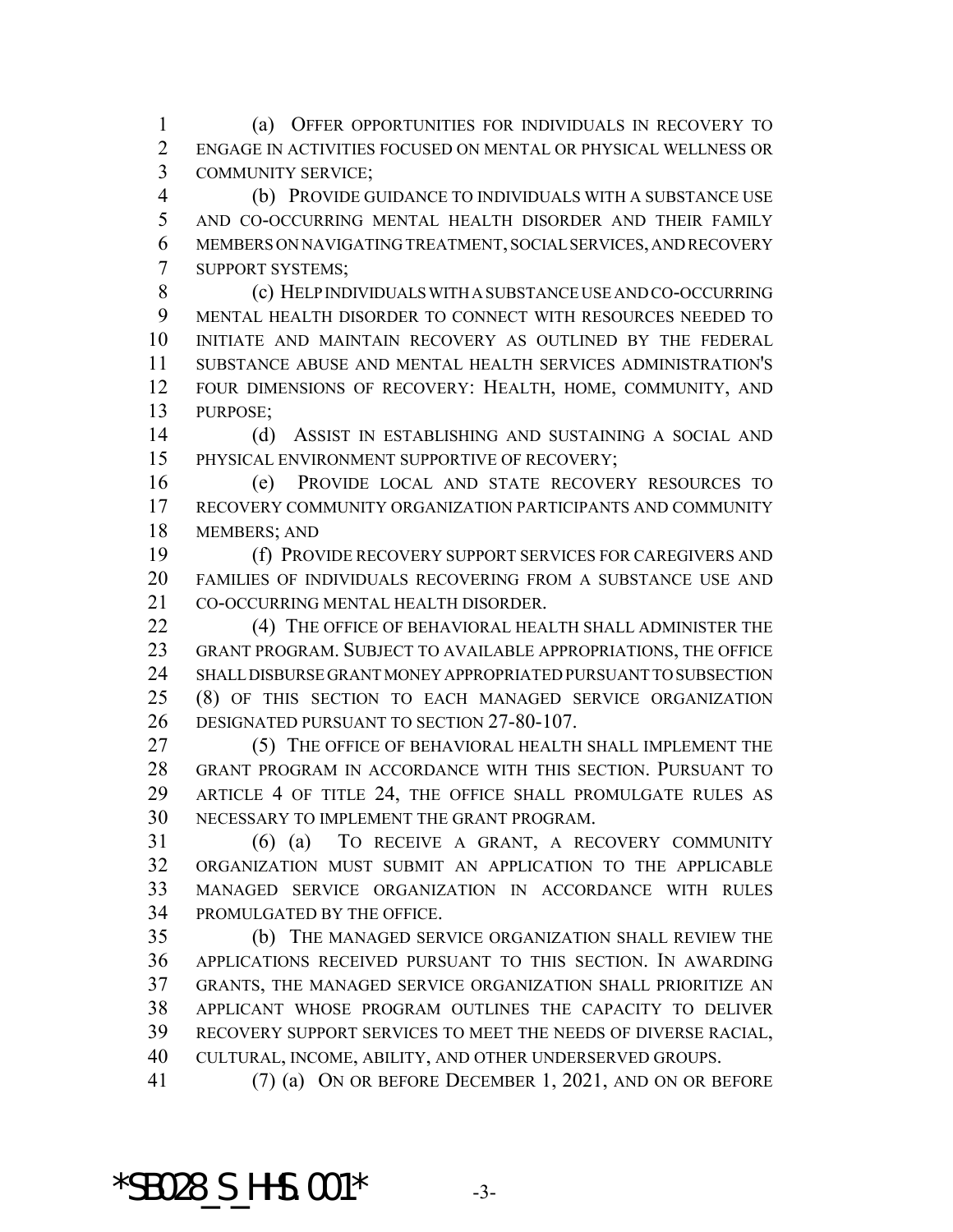DECEMBER 1 EACH YEAR THEREAFTER, EACH MANAGED SERVICE ORGANIZATION THAT AWARDS GRANTS SHALL SUBMIT A REPORT TO THE OFFICE OF BEHAVIORAL HEALTH. AT A MINIMUM, THE REPORT MUST INCLUDE THE FOLLOWING INFORMATION:

 (I) THE NUMBER OF COMMUNITY MEMBERS INVOLVED IN THE RECOVERY COMMUNITY ORGANIZATION;

 (II) A DETAILED DESCRIPTION OF THE ORGANIZATION'S ADVOCACY EFFORTS;

 (III) ANY COLLABORATIVE PROJECTS A RECOVERY COMMUNITY ORGANIZATION HAS WITH OTHER RECOVERY COMMUNITY ORGANIZATIONS ACROSS THE STATE; AND

(IV) ANY OTHER INFORMATION REQUIRED BY THE OFFICE.

 (b) ON OR BEFORE MARCH 1, 2021, AND ON OR BEFORE MARCH 1 EACH YEAR THEREAFTER FOR THE DURATION OF THE GRANT PROGRAM, THE OFFICE SHALL SUBMIT A SUMMARIZED REPORT ON THE GRANT PROGRAM TO THE HEALTH AND HUMAN SERVICES COMMITTEE OF THE SENATE AND THE HEALTH AND INSURANCE AND THE PUBLIC HEALTH CARE AND HUMAN SERVICES COMMITTEES OF THE HOUSE OF REPRESENTATIVES, OR ANY SUCCESSOR COMMITTEES, AND TO THE OPIOID AND OTHER SUBSTANCE USE DISORDERS STUDY COMMITTEE CREATED IN SECTION 10-22.3-101.

22 (c) NOTWITHSTANDING SECTION -1-136  $(11)(a)(I)$ , THE REPORTING REQUIREMENTS SET FORTH IN THIS SUBSECTION (7) CONTINUE INDEFINITELY.

 (8) FOR THE 2020-21 STATE FISCAL YEAR AND EACH STATE FISCAL YEAR THEREAFTER, THE GENERAL ASSEMBLY SHALL APPROPRIATE THREE MILLION FIVE HUNDRED THOUSAND DOLLARS FROM THE GENERAL FUND TO THE OFFICE OF BEHAVIORAL HEALTH TO IMPLEMENT THE GRANT PROGRAM. THE OFFICE MAY USE A PORTION OF THE MONEY APPROPRIATED FOR THE GRANT PROGRAM TO PAY THE DIRECT AND INDIRECT COSTS OF ADMINISTERING THE GRANT PROGRAM.

 **SECTION 14. Effective date.** (1) Except as otherwise provided in this section, this act takes effect upon passage.

 (2) Section 12 of this act takes effect only if Senate Bill 20-007 does not become law.

 (3) Section 13 of this act takes effect only in Senate Bill 20-007 becomes law.".

Renumber succeeding section accordingly.

Strike "OFFICE" and substitute "MANAGED SERVICE ORGANIZATION" on

 $*$ SB028 S HHS.001 $*$  -4-